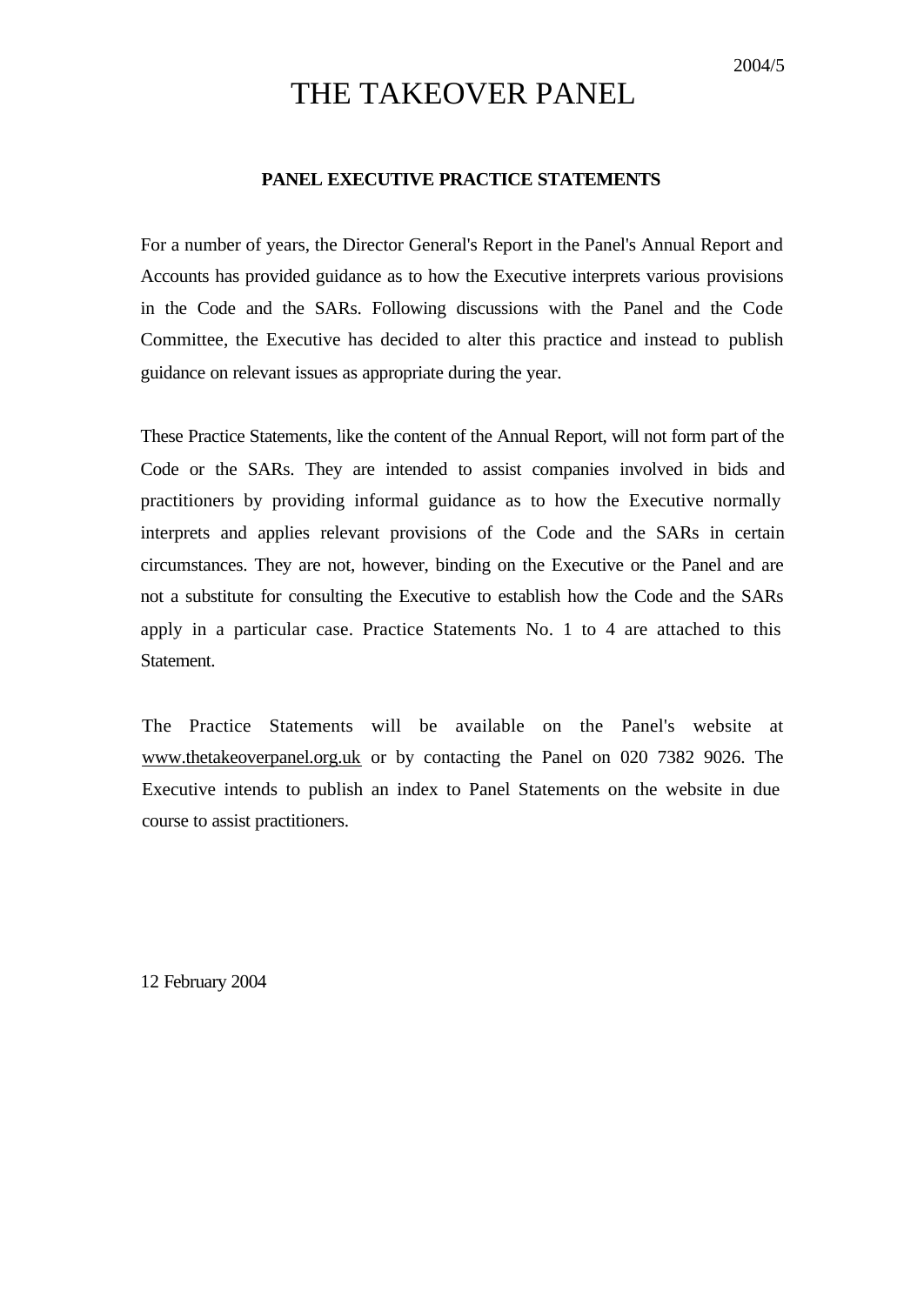## **RULE 20.1 – EQUALITY OF INFORMATION**

Rule 20.1 provides that information about companies involved in an offer must be made equally available to all shareholders as nearly as possible at the same time and in the same manner. This Rule is derived from General Principle 2 which is a fundamental principle of the Code in providing protection to shareholders in the offeree company.

Note 3 on Rule 20.1 permits representatives of the offeror or offeree company or their respective advisers to hold meetings with shareholders of either party and with analysts, stockbrokers and fund managers provided that no material new information is forthcoming and no significant new opinions are expressed. In order to ensure that this takes place, an adviser to the relevant party is normally required to attend the meeting and to confirm in writing to the Panel that this obligation has not been breached. This helps the Executive to ensure that all shareholders and market participants have access to the same information in making their acceptance decisions or decisions to trade in the shares of the offeror or offeree company.

It is important to note that Rule 20.1 applies equally to significant new opinions of the offeror or the offeree company on an offer as it does to factual information released by or on behalf of either such party, even if such opinions are based on publicly available information. As a result, it is not acceptable for an offeror or offeree company or their respective advisers to make significant arguments in support of or against an offer to selected shareholders, analysts or stockbrokers unless these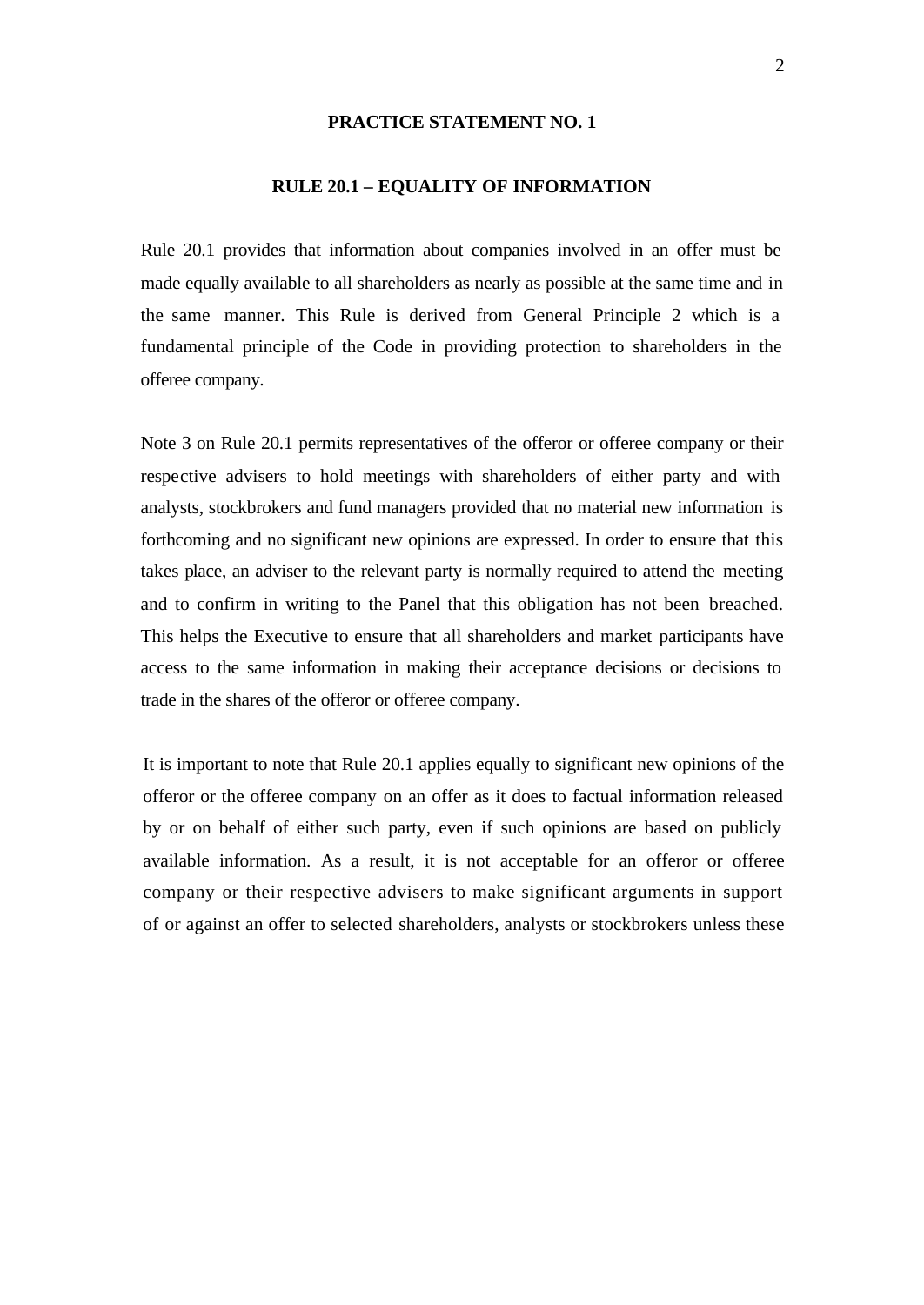opinions have been disclosed to all shareholders and to the market generally by means of a circular and/or a public announcement.

The Executive should be consulted in cases of doubt.

*Practice Statements are issued by the Executive to provide informal guidance to companies involved in takeovers and practitioners as to how the Executive normally interprets and applies relevant provisions of the Code and the SARs in certain circumstances. Practice Statements do not form part of the Code or the SARs. Accordingly, they are not binding on the Executive or the Panel and are not a substitute for consulting the Executive to establish how the Code and the SARs apply in a particular case. All Practice Statements issued by the Executive are available on the Panel's website at www.thetakeoverpanel.org.uk.*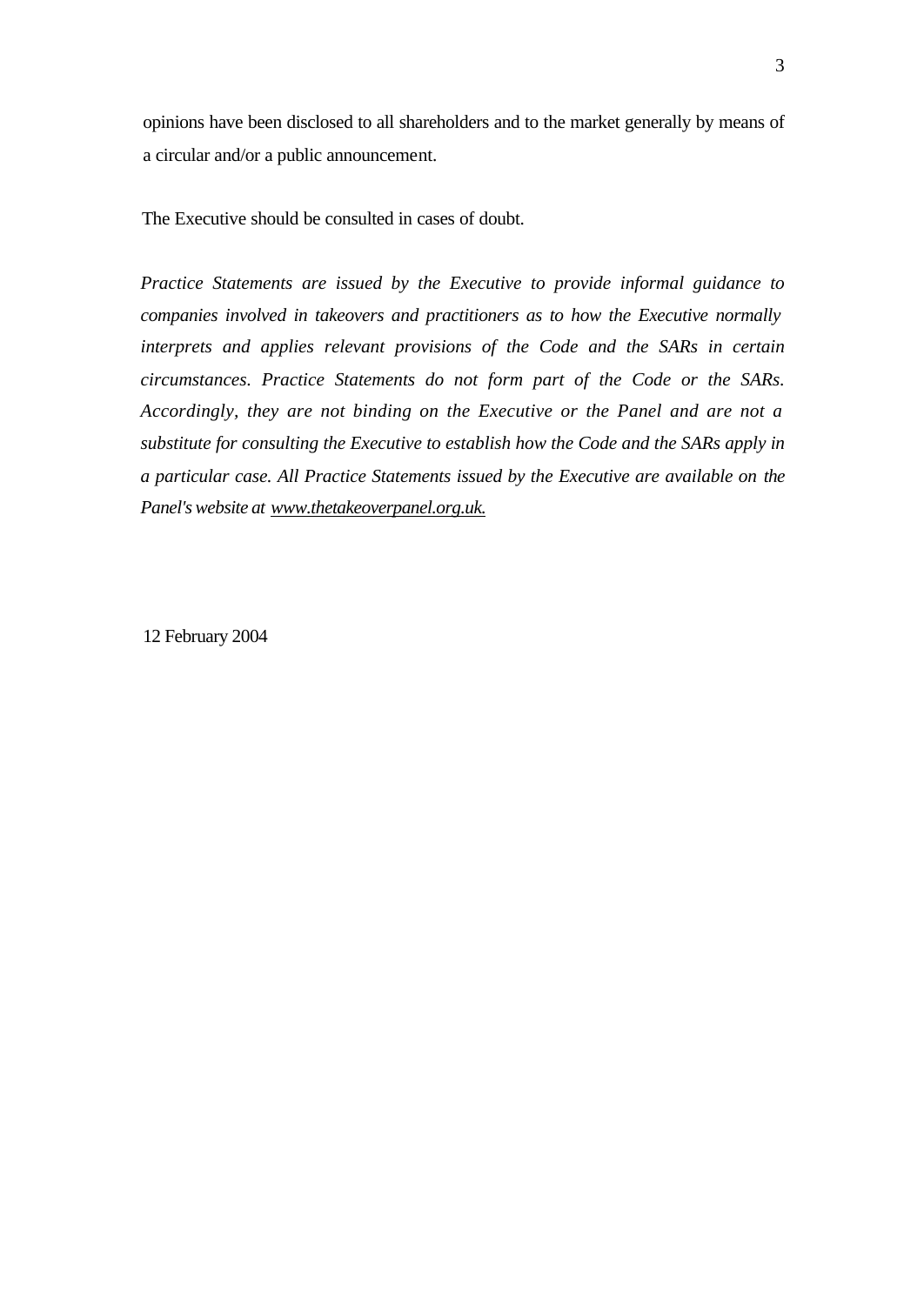## **RULE 20.2 - SITE VISITS AND MEETINGS WITH MANAGEMENT**

Under Rule 20.2 any information given to one offeror or potential offeror must, on request, be given equally and promptly to another offeror or bona fide potential offeror even if that other offeror is less welcome. In the absence of such a requirement, a competing, and in the eyes of the offeree company board perhaps less welcome, offeror might be dissuaded from bidding and the shareholders of the offeree company might therefore be deprived of the opportunity to consider another, potentially more favourable, offer.

In the view of the Executive, Rule 20.2 extends to site visits and meetings with offeree company management in addition to information disclosed by other means. Accordingly, if one offeror or potential offeror has been afforded a site visit or granted access to management with a view to discussing the offeree company's business, an equivalent site visit or meeting with management must be granted to another offeror or bona fide potential offeror if it so requests.

The Executive recognises that it may not be possible to replicate exactly the same site visit or management access for a subsequent offeror as was given to the first offeror, but considers that the offeree company and its financial adviser are responsible for ensuring, as far as practicable, that the subsequent offeror is afforded equivalent access and equality of treatment. In the case of a meeting, and consistent with Note 1 on Rule 20.2, offeree company management would not be required to provide specific items of information to the subsequent offeror at that meeting unless the specific information requested had previously been provided to another offeror or potential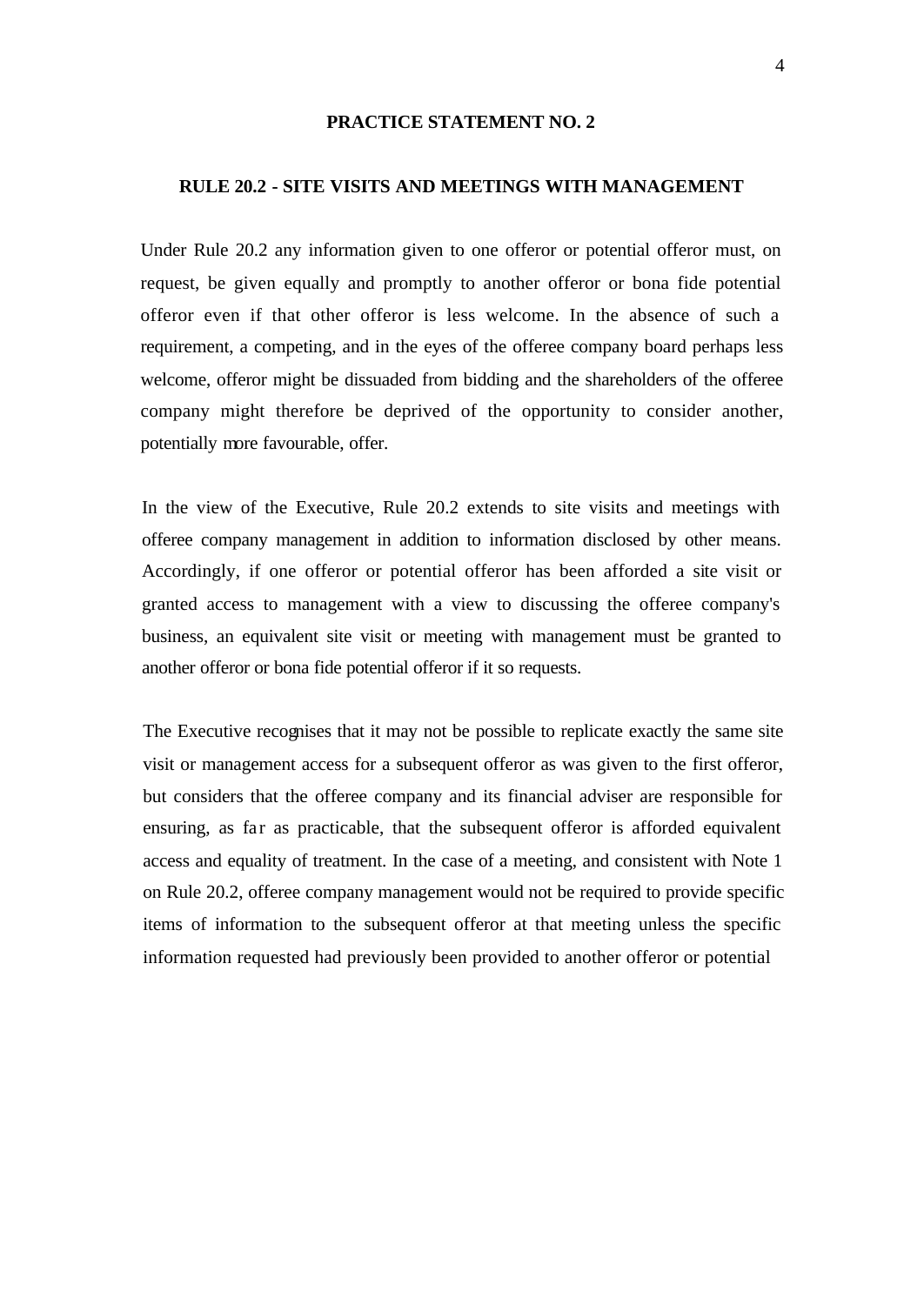offeror. Should there be any dispute as to whether the provisions of Rule 20.2 have been complied with, the relevant financial adviser will be expected to satisfy the Panel that they have been.

The Executive should be consulted in cases of doubt.

*Practice Statements are issued by the Executive to provide informal guidance to companies involved in takeovers and practitioners as to how the Executive normally interprets and applies relevant provisions of the Code and the SARs in certain circumstances. Practice Statements do not form part of the Code or the SARs. Accordingly, they are not binding on the Executive or the Panel and are not a substitute for consulting the Executive to establish how the Code and the SARs apply in a particular case. All Practice Statements issued by the Executive are available on the Panel's website at www.thetakeoverpanel.org.uk.*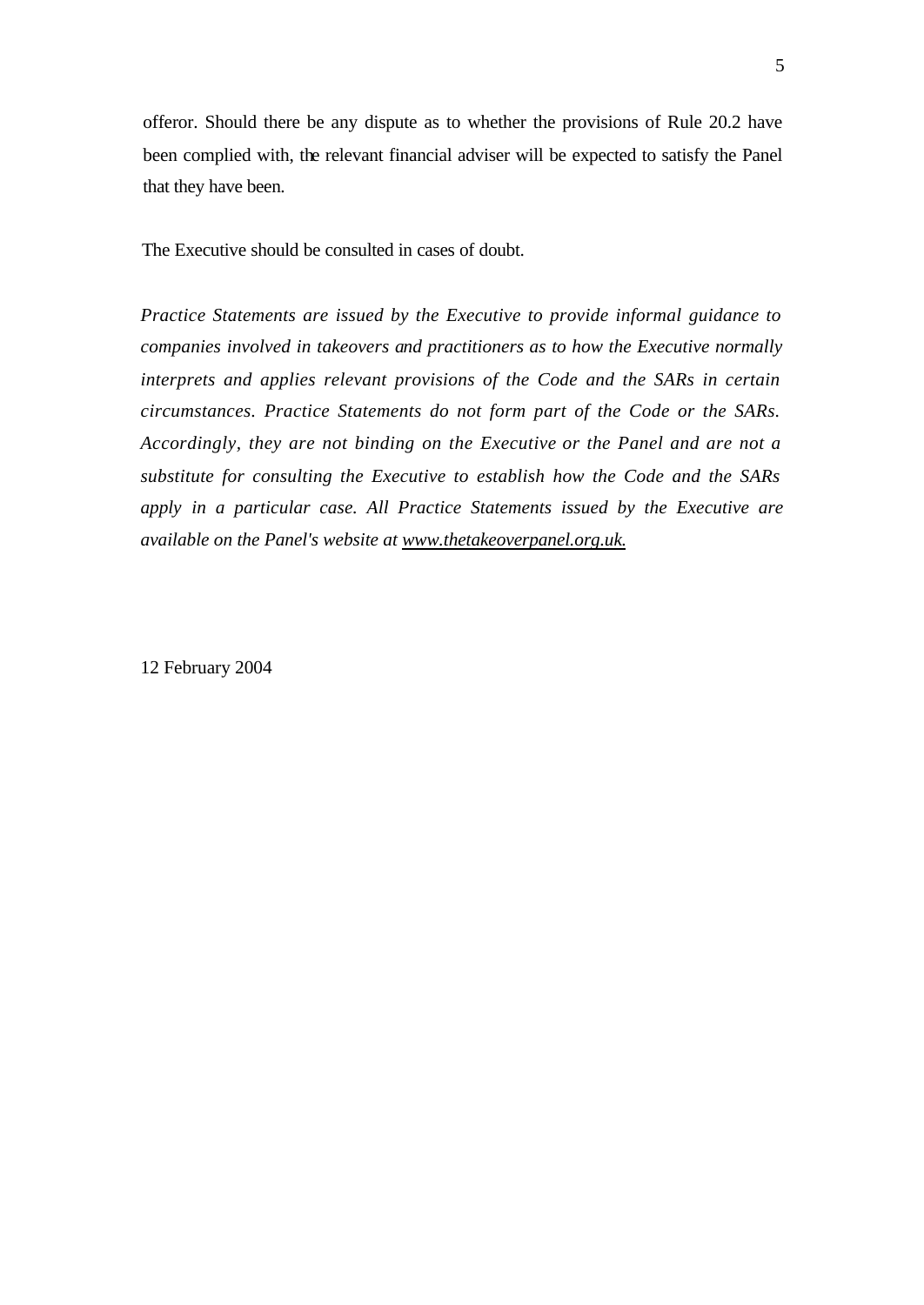## **RULE 20.2 – CONTROLLED AUCTIONS**

Under Rule 20.2 any information given to one offeror or potential offeror must, on request, be given equally and promptly to another offeror or bona fide potential offeror even if that other offeror is less welcome. Note 2 on Rule 20.2 goes on to limit the conditions that an offeree company can attach to the passing of information pursuant to the Rule since the imposition of onerous conditions might dissuade a subsequent offeror from bidding and the shareholders of the offeree company might therefore be deprived of the opportunity to consider another, potentially more favourable, offer.

Note 2 only applies in respect of the passing of information requested by an offeror or potential offeror where that information has already been provided to an earlier offeror or potential offeror. It does not address the position of the first offeror to which information is provided, and the Code does not seek to intervene in relation to the conditions that an offeree company might seek to impose on the first offeror or potential offeror because Rule 20.2 does not apply at that stage.

On occasion, an offeree company might want to approach a number of potential offerors asking them to participate in a controlled auction process to acquire the company. In such a case, each of the potential offerors receiving information as part of the auction process will be considered to be a "first offeror" for the purposes of Note 2 on Rule 20.2, provided that each of them agrees to the conditions on which it will receive the information before that information is passed to any of them. Note 2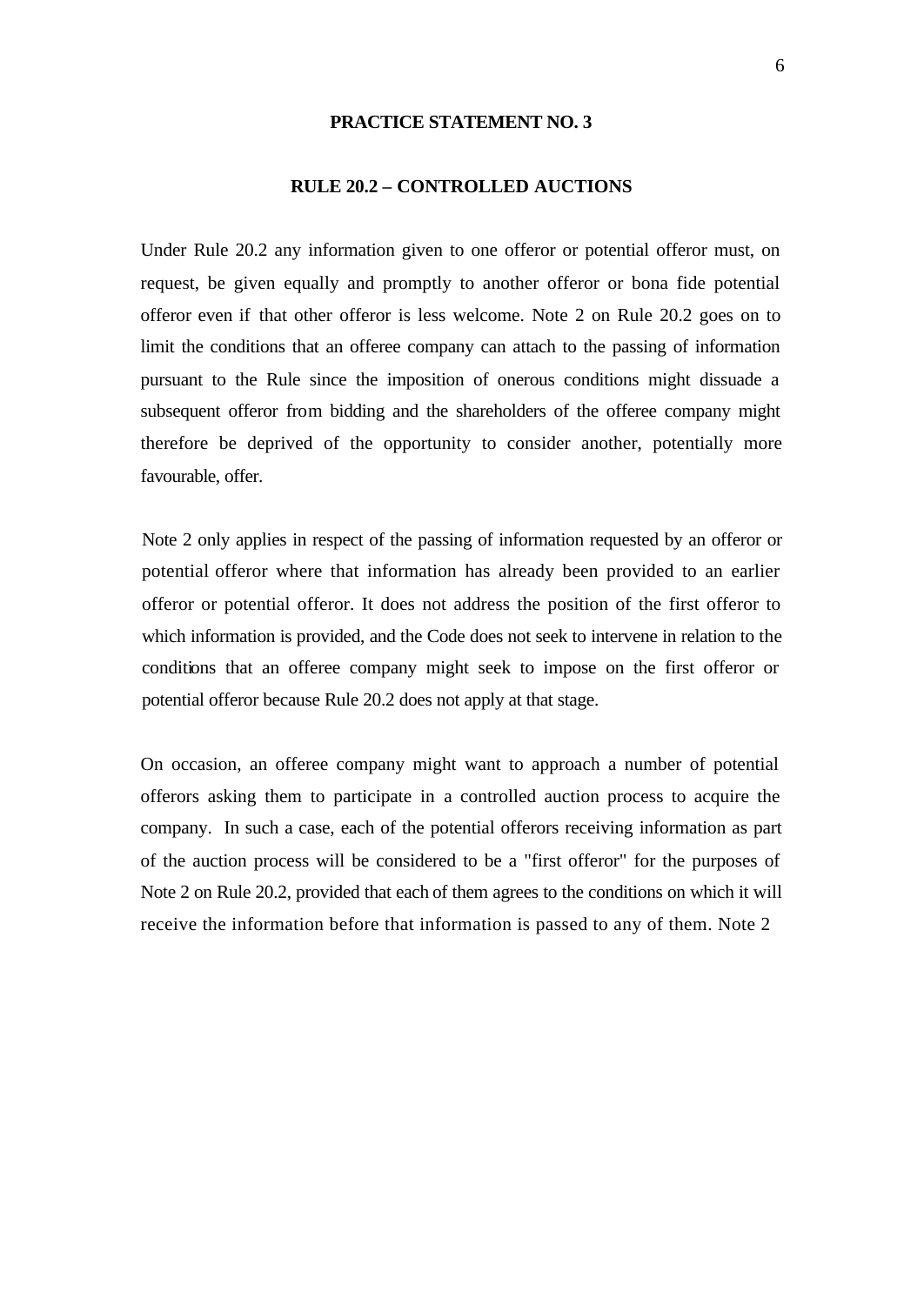does not, therefore, seek to limit the conditions that the offeree company can attach to the passing of information to those potential offerors and the offeree company can agree different conditions with each of the potential offerors concerned.

This will not, however, affect the position of any subsequent offeror who was not approached by the offeree company to participate in the auction or of any potential offeror who was initially approached but who refused to agree to the conditions the offeree company was seeking to impose before information was passed to other potential offerors. Such persons will continue to benefit from the protections in Rule 20.2 and Note 2.

The Executive should be consulted in cases of doubt.

*Practice Statements are issued by the Executive to provide informal guidance to companies involved in takeovers and practitioners as to how the Executive normally interprets and applies relevant provisions of the Code and the SARs in certain circumstances. Practice Statements do not form part of the Code or the SARs. Accordingly, they are not binding on the Executive or the Panel and are not a substitute for consulting the Executive to establish how the Code and the SARs apply in a particular case. All Practice Statements issued by the Executive are available on the Panel's website at www.thetakeoverpanel.org.uk.*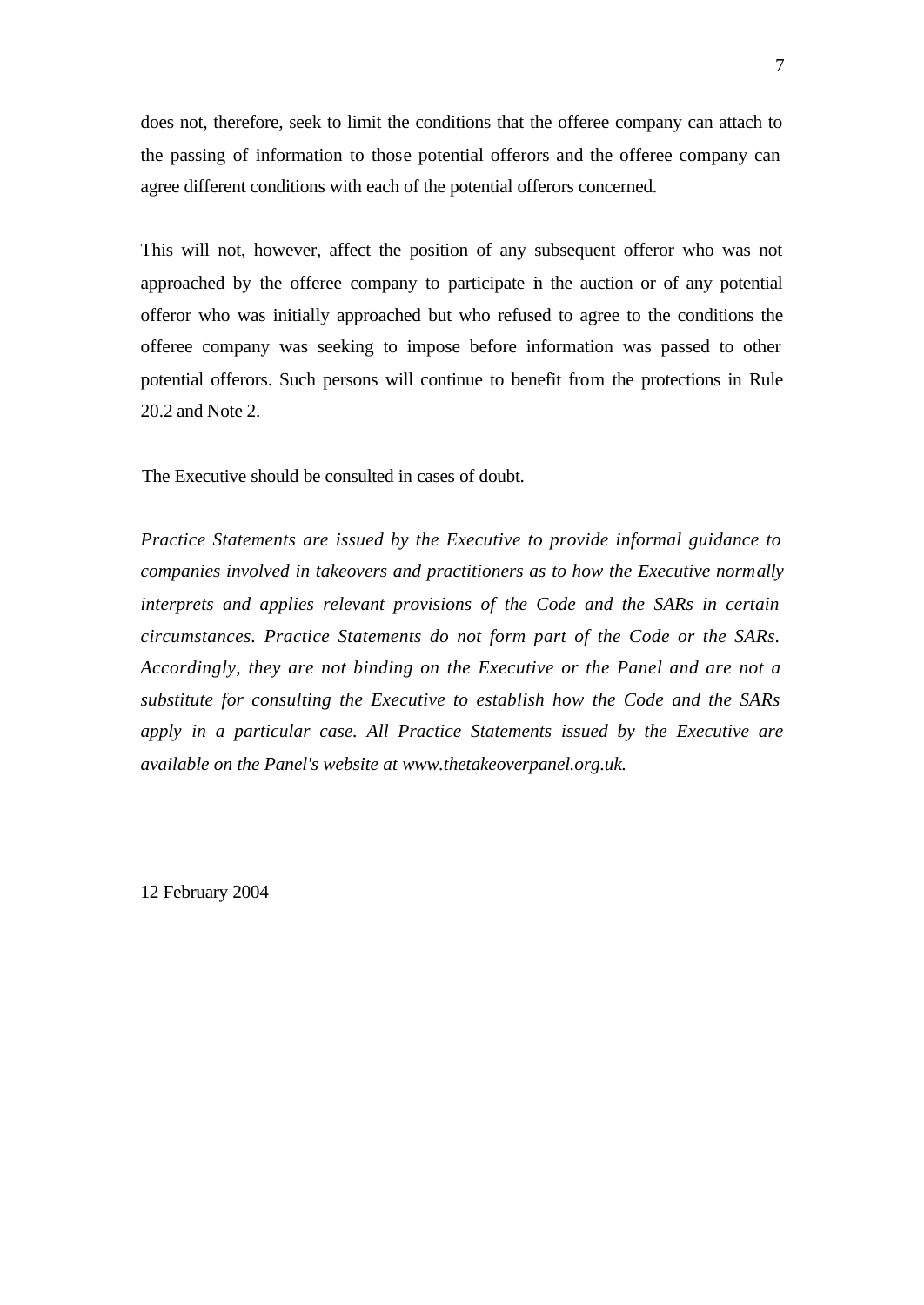## **RULE 21.2 – INDUCEMENT FEES**

Rule 21.2 sets out certain safeguards which an offeree company must observe prior to agreeing to pay an inducement fee to an offeror. These include a requirement that the inducement fee must be de minimis, the test for which is that it must normally be no more than 1% of the value of the offeree company calculated by reference to the offer price. The rationale for this limit (and Rule 21.2 generally) is to prevent the possible payment of an inducement fee from frustrating a competing bid.

In determining the maximum amount permitted for an inducement fee, the Executive will normally consider that:

- the 1% limit can be calculated on the basis of the fully diluted equity share capital of the offeree company;
- any VAT payable as a result should be taken into account in determining whether the 1% limit would be exceeded (except to the extent that such VAT is recoverable by the offeree company);
- on a securities exchange offer, the value of the offeree company for these purposes will be fixed by reference to the value of the offer at the time of announcement of the transaction (and will not fluctuate as a result of subsequent movements in the price of the consideration securities after announcement); and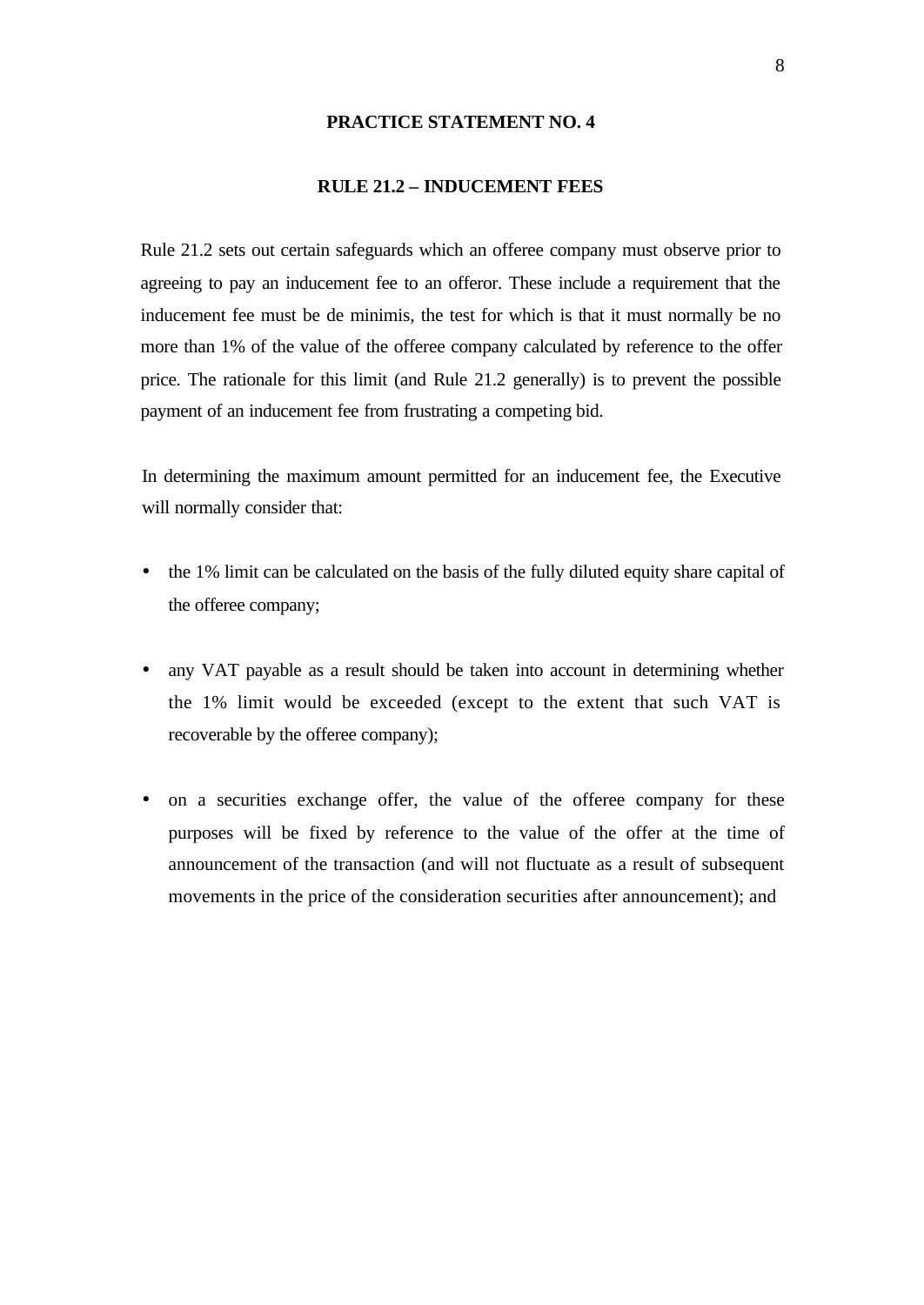• where the inducement fee is agreed prior to the announcement of a firm offer, the value of the offeree company will be determined by reference to the expected value of the offer at the time the fee is agreed.

The Executive also interprets Rule 21.2 as permitting an offeree company to agree inducement fees with two or more offerors or potential offerors, each up to the relevant 1% limit, notwithstanding that in certain circumstances the aggregate amount payable by the offeree company might exceed 1% of the value of the offeree company.

A further safeguard which must be observed prior to agreeing to pay an inducement fee is that the offeree company board and its financial adviser must provide certain written confirmations to the Panel. Such confirmations should normally address the following points:

- confirmation that the inducement fee arrangements were agreed as a result of normal commercial negotiations;
- an explanation of the circumstances in which the fee becomes payable and the basis on which such circumstances were considered appropriate;
- any relevant information concerning possible competing offerors, for example the status of any discussions, the possible offer terms, any pre-conditions to the making of an offer, the timing of any such offer etc.;
- confirmation that there are no other side agreements or understandings in relation to the relevant arrangements that are not fully disclosed; and
- confirmation that, in the opinion of the offeree company board and its financial adviser, the agreement to pay the inducement fee is in the best interests of offeree company shareholders.